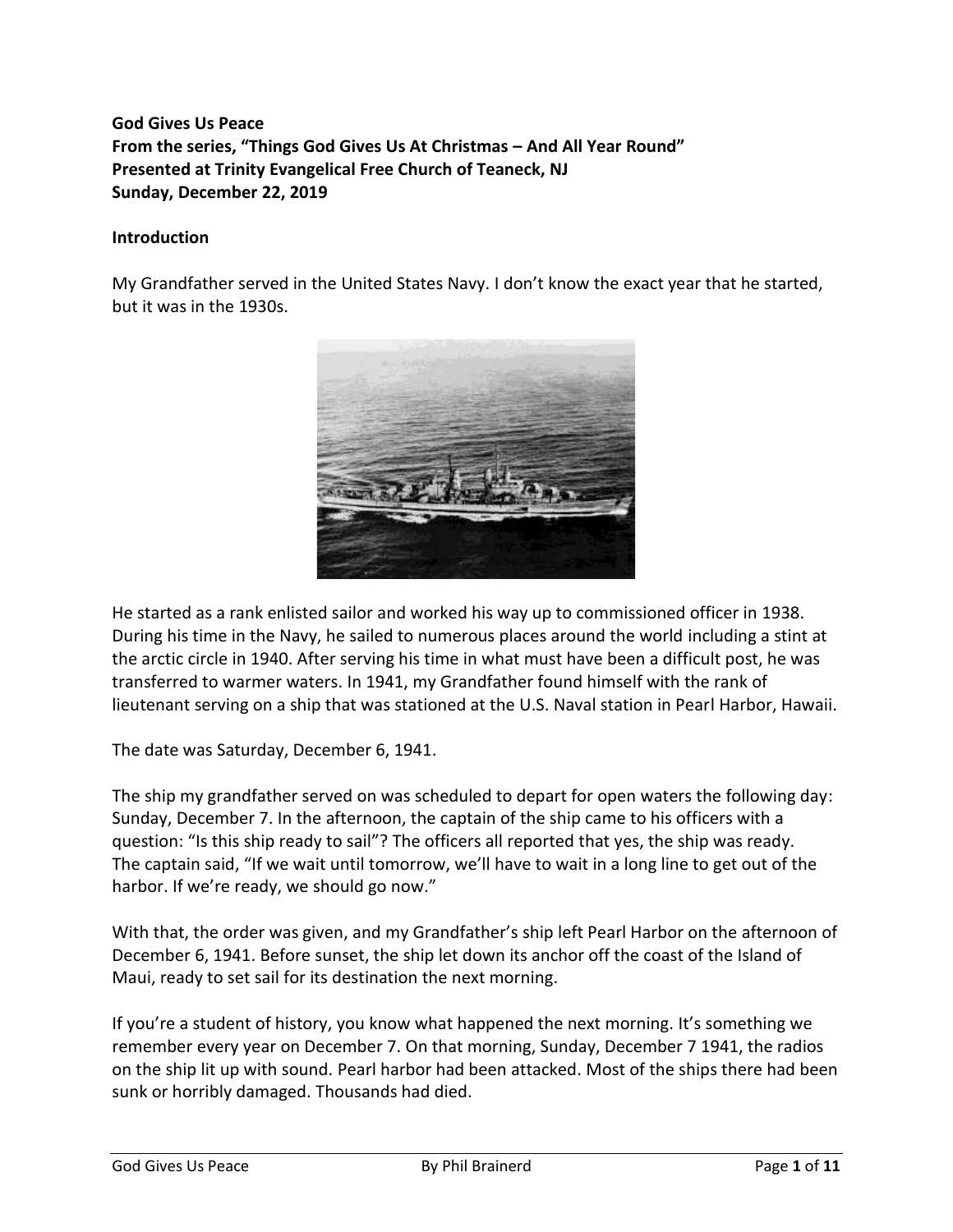Providence had caused the captain of the ship my Grandfather served on to move to a location that took it away from the main target area, so it had escaped the attack. My Grandfather was safe for the moment, but he was about to experience a major life change.

When he joined the U.S. Navy in the 1930s, the world was at peace. Many who live in the U.S. today are surprised to learn that the U.S. didn't have the most powerful military in the world at that time. There was no need. No one had attacked us since the war of 1812.

Other areas of the world were in conflict. In 1937, an incident at a place called the Marco-Polo bridge brought China and Japan into war. But that was somewhere far away in Asia. In September of 1939, Hitler had invaded Poland. But that was over in Europe.

As far as anyone who lived in the U.S. was concerned, war was in other places, and we had successfully stayed out.

But now, all that changed. My Grandfather, although he was part of a military, was not trained mainly as a fighter. He was a supply manager. He described himself as a "paper-pusher". Soon after the conflict started, my Grandfather was called into the office of his commanding officer. He was told that he was no longer a peacetime-paper-pusher. He was to be put in charge of a gun crew. With that, he was led to one of the gun installations. While he was there, the guncrew explained how the guns worked.

Then something bad happened. While inspecting one of the mechanisms, my Grandfather's sleeve got caught on the trigger. A shell was launched from the gun. My Grandfather and his new gun crew could only watch in horror as the shell flew towards the island of Maui. It landed on the shore and went off with a large explosion.

Years later, my Grandfather shared this story. A major war had just started. Thousands were lost. After all this, he just lobbed a shell onto U.S. territory. He was certain he would be court marshalled.

Fortunately, no one was hurt, and nothing important was damaged. The Navy had much bigger things to worry about, so the incident was forgiven.

In fact, one of my Grandfather's fellow officers had some artistic talent, so he drew up a special document. It was a colorful certificate commemorating my Grandfather and his gun crew for firing the first and last shot in what the certificate called, "The Battle of Maui". My Grandfather was credited with destroying 20 enemy pineapple plants, 2 enemy groundhogs, and 4,000 enemy ants.

From that day forward, my Grandfather's military experiences in World War II were more serious. But, those experiences started on a fateful day - The day my Grandfather was transformed from a low-level office manager to a man of war.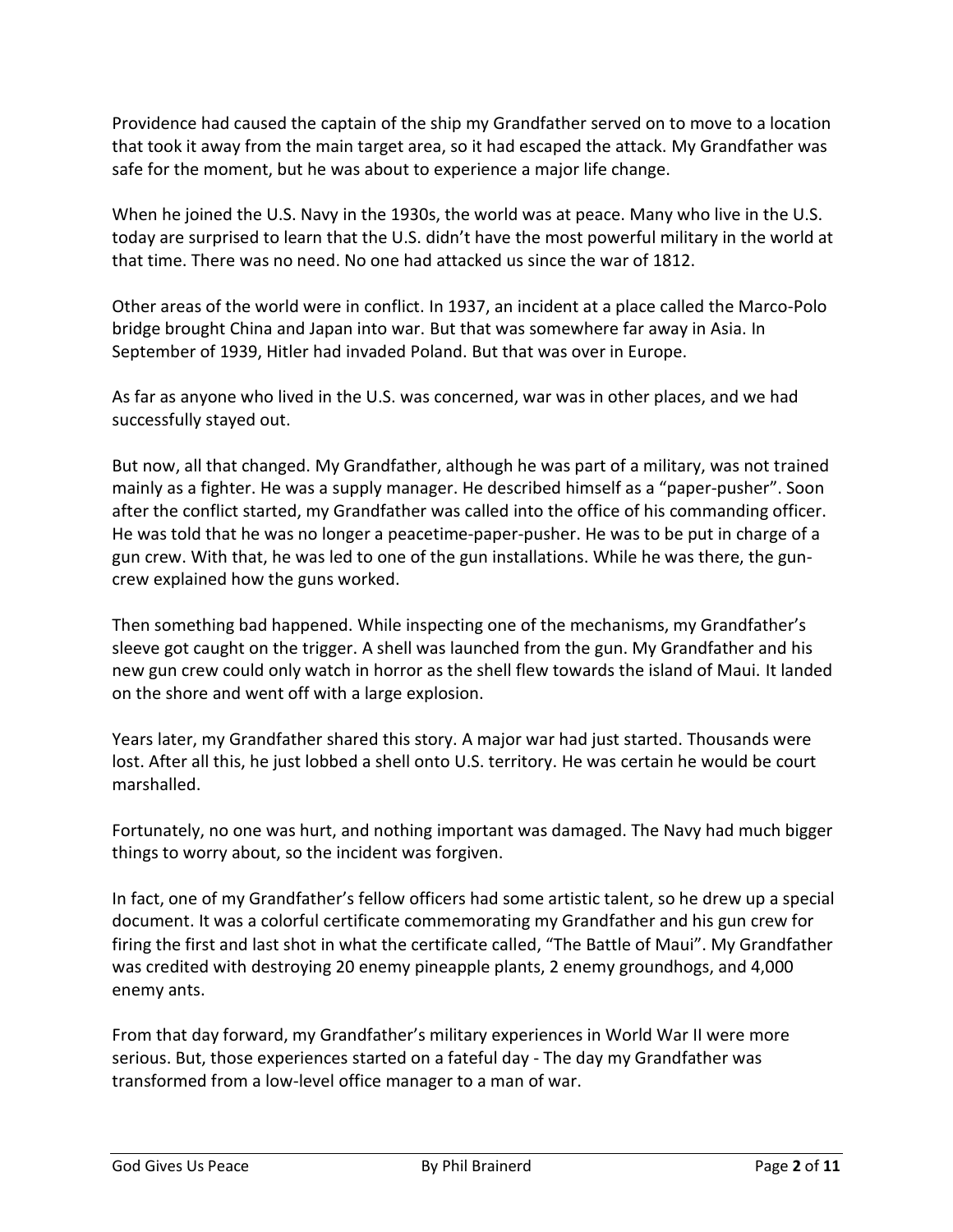What would it be like to live in peace one day, and find out the next that you're at war?

Right about now is the time someone asks, "It's Christmas - What does this have to do with Christmas?" And as always, I'm glad you asked. It's important because we're going to read a story about some people who thought they were living in peace, but who discovered that they were at war.

We're in our series, "Things God Gives Us At Christmas, and All Year Round". Today, we're going to talk about the fact that God gives us peace.

In a moment, we'll read a familiar part of the Christmas story. Before we do that, let me give you a quick summary of the events that lead up to what we're reading. Two people, Joseph and Mary, are summoned to a little town called Bethlehem near the city of Jerusalem in ancient Israel. She's pregnant, and ready to give birth. Both she and her husband Joseph have been told by an angel that the baby she is carrying is no ordinary human child. He is someone the Jewish people called "The Messiah". From his conception on his life will be characterized by amazing displays of God's power. The couple doesn't have a lot of money. There is no room for them at the local hotel, so on the night that she's ready to give birth she has to go to a stable.

In modern language, the folks at the Motel 6 did not leave the lights on for them. The inn had no red roof, and the Marriot was not family friendly.

In that stable, Mary gives birth to a baby boy. There is no bed, so Joseph has to shoo the animals away from a feeding trough in order to lay the child down.

Now we're ready to read our text.

And there were shepherds living out in the fields nearby, keeping watch over their flocks at night. An angel of the Lord appeared to them, and the glory of the Lord shone around them, and they were terrified. But the angel said to them, "Do not be afraid. I bring you good news that will cause great joy for all the people. Today in the town of David a Savior has been born to you; he is the Messiah, the Lord. This will be a sign to you: You will find a baby wrapped in cloths and lying in a manger." Suddenly a great company of the heavenly host appeared with the angel, praising God and saying, "Glory to God in the highest heaven, and on earth peace to those on whom his favor rests." (Luke 2:8-14)

What's going on here? I order to find out, we need to learn some things about the Shepherds in the story.

### **Who Were the Shepherds?**

We don't know a lot about these men, but we can piece some things together. These shepherds were watching their sheep during the night. That's important.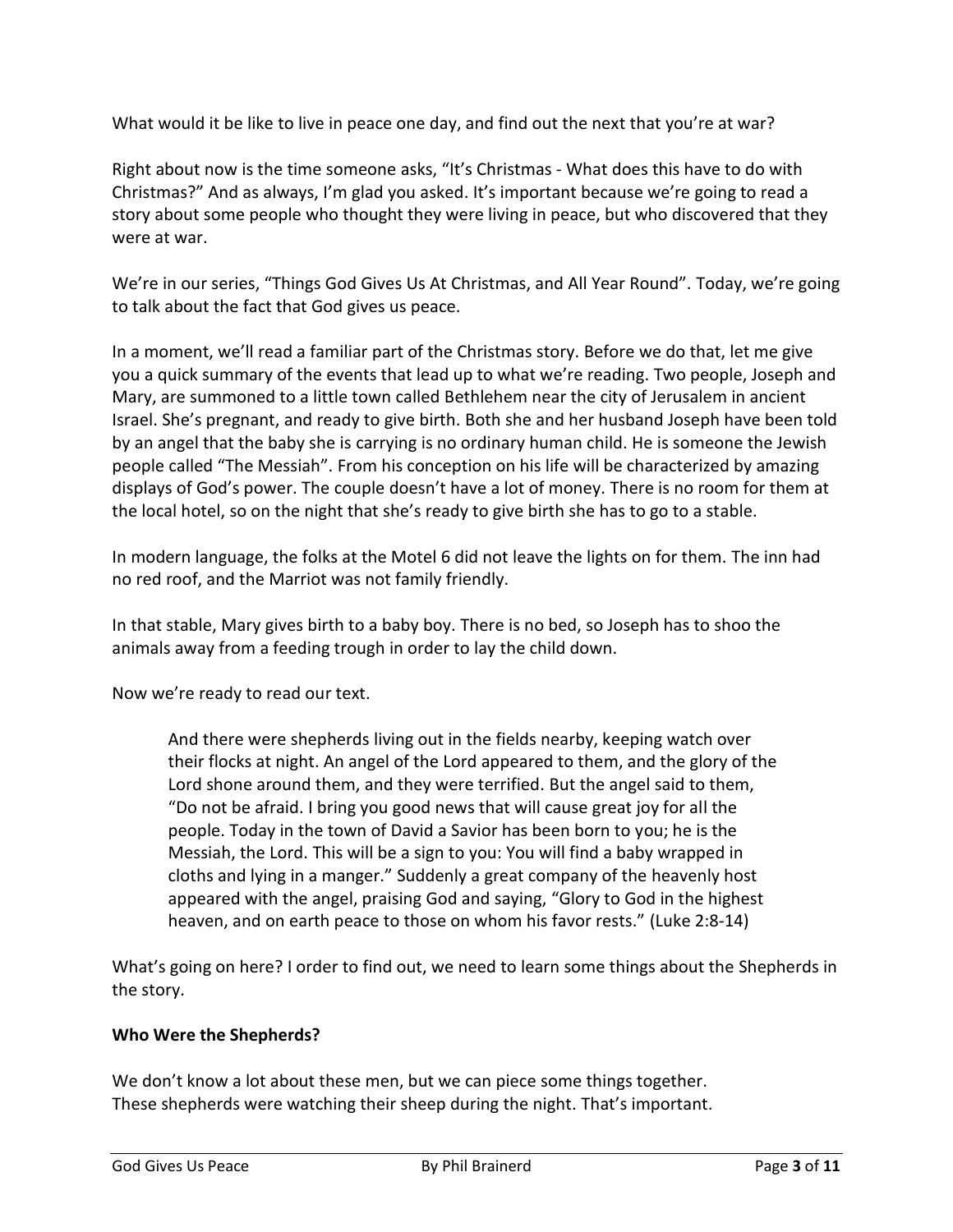

Our picture here is of a man watching sheep during the day. That's because it's hard to get a picture of sheep at nighttime in the dark. But that's OK, because this picture probably looks like what it would be like to be a shepherd in ancient Israel near Jerusalem. Jerusalem is up in the mountains. As such it's surrounded by rugged mountainous terrain. Although Israel is in a warm part of the world, the mountains get chilly. It can even snow on occasion.

Sometimes, people assume that shepherds are poor. Not always. You can become prosperous raising sheep if you own lots of them. Today, we talk about "ranchers", people who own lots of livestock. However, if you're a rancher, a successful landowner with lots of livestock, you don't handle the menial jobs - Things like staying up all night watching the animals. You give those jobs to underlings. So, these shepherds probably didn't have a lot of income.

They also didn't have a very interesting job. Hopefully, at night the sheep are asleep. The shepherds were just making sure that no wild animals or thieves came by. Let's say you took an employment poll in the ancient world. You ask a lot of people to rate their jobs. I'm guessing that people who had to stay up all night with sleeping sheep probably ranked their jobs high on the boredom factor. But something was about to change for these men. It will change because they met some angels.

## **Who Were the Angels?**

An angel of the Lord appeared to them, and the glory of the Lord shone around them, and they were terrified. (Luke 2:9)

In order to understand this scene, you have to understand the ancient world. There was no electricity, so there were no bright lights. No billboards. No streetlamps. No brightly lit buildings. No headlights coming down the road. No one had ever seen intense, bright lights at night. We're told these men saw the "glory of the Lord". It "shone around them". They saw something clearly not of this world. These men saw an angel, something few people have seen in all of history.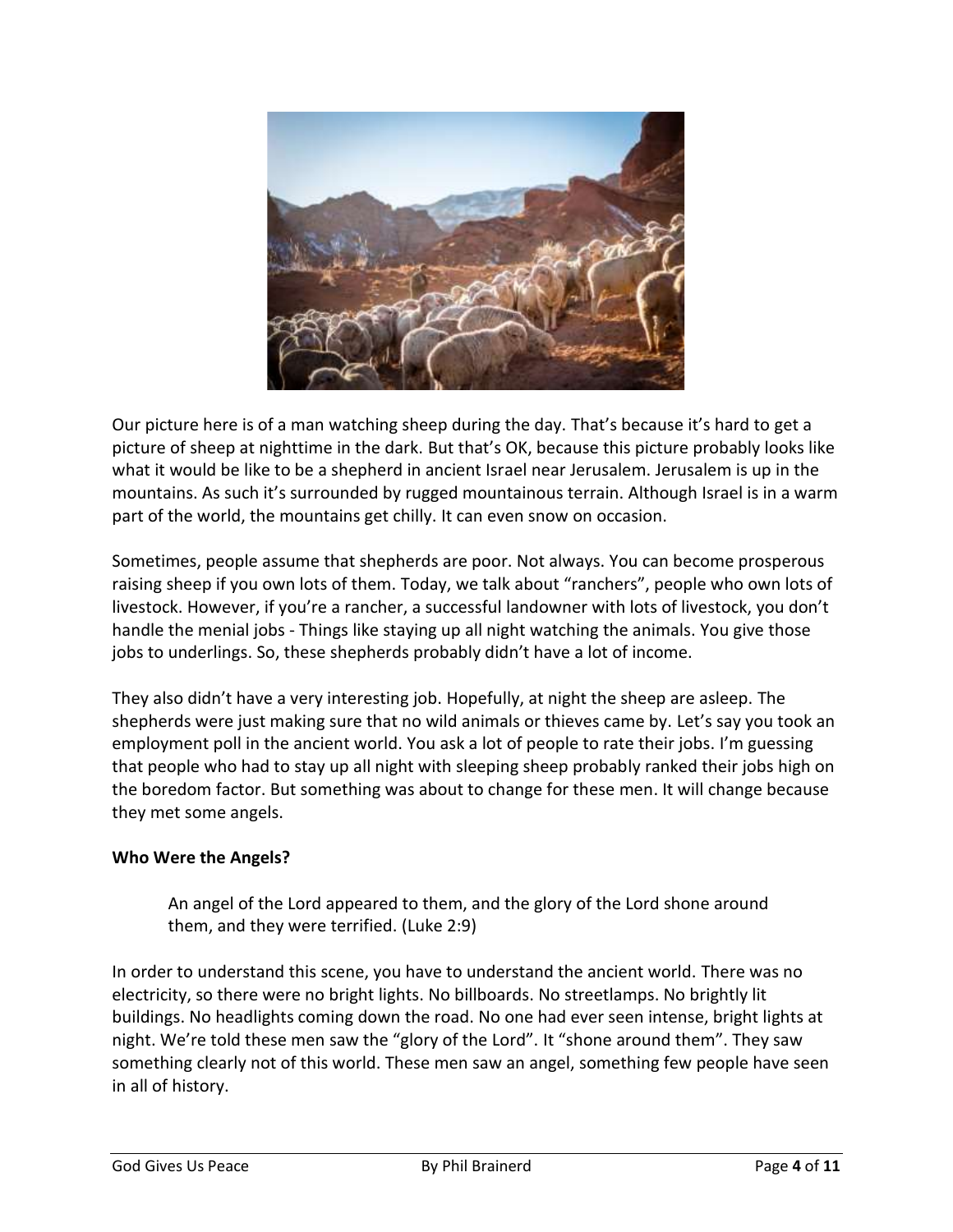In Christmas cards, angels are often portrayed as beautiful, feminine women with long, flowing blond hair playing golden harps. Or, they're shown as childlike beings who are so cute you want to hug the card.

The Bible portrays angels very differently; as mystical beings of great power. They're said to brandish swords of fire. Sometimes they're portrayed with the forms of ferocious animals.

We don't know exactly what these men saw, but whatever it was, they were terrified.

But the angel said to them, "Do not be afraid. I bring you good news that will cause great joy for all the people." (Luke 2:10)

Imagine these men. The phrase "deer in the headlights" doesn't begin to describe them. They are so scared they can't move. So, the angel tells them, "don't be afraid".

Understand, this could be the angel of death. This could be the angel of the final judgement; the end of the world. But it's not any of those things. The angel says, "Don't be afraid - I bring you good news." In other words, "You're going to be very happy when you hear this". "This" the angel says, "will cause great joy".

In our last session, we talked about the fact that God gives us joy. There's a lot of joy in this story. But, not just joy. And not just for these men. The angel says, "Do not be afraid. I bring you good news that will cause great joy for *all the people*."

What could do that? What could bring joy to all people?

"Today in the town of David a Savior has been born to you; he is the Messiah, the Lord." (Luke 2:11)

These men, these shepherds, likely didn't have a lot of money. But, they did have something. -They had faith.

This was the land of Israel, populated by the Jewish people. Every faithful Jew looks forward to the coming of a very special man. Their word is "Ha Messiach". In English, we have no perfectly equivalent word, so we transliterate; we use our letters as closely as we can. In English he is the "Messiah", the anointed one (that means, "approved"). He is the chosen one; the great king sent by God to rule the world forever.

Some translations say "Christ, the Lord". The Greek word "Christos" means "anointed" or "chosen" one. These words all point to the same thing.

Here's something interesting: The angels don't just say he was born. Most babies are born to their parents. The angel said, this baby, the Messiah, has been born, *to you.*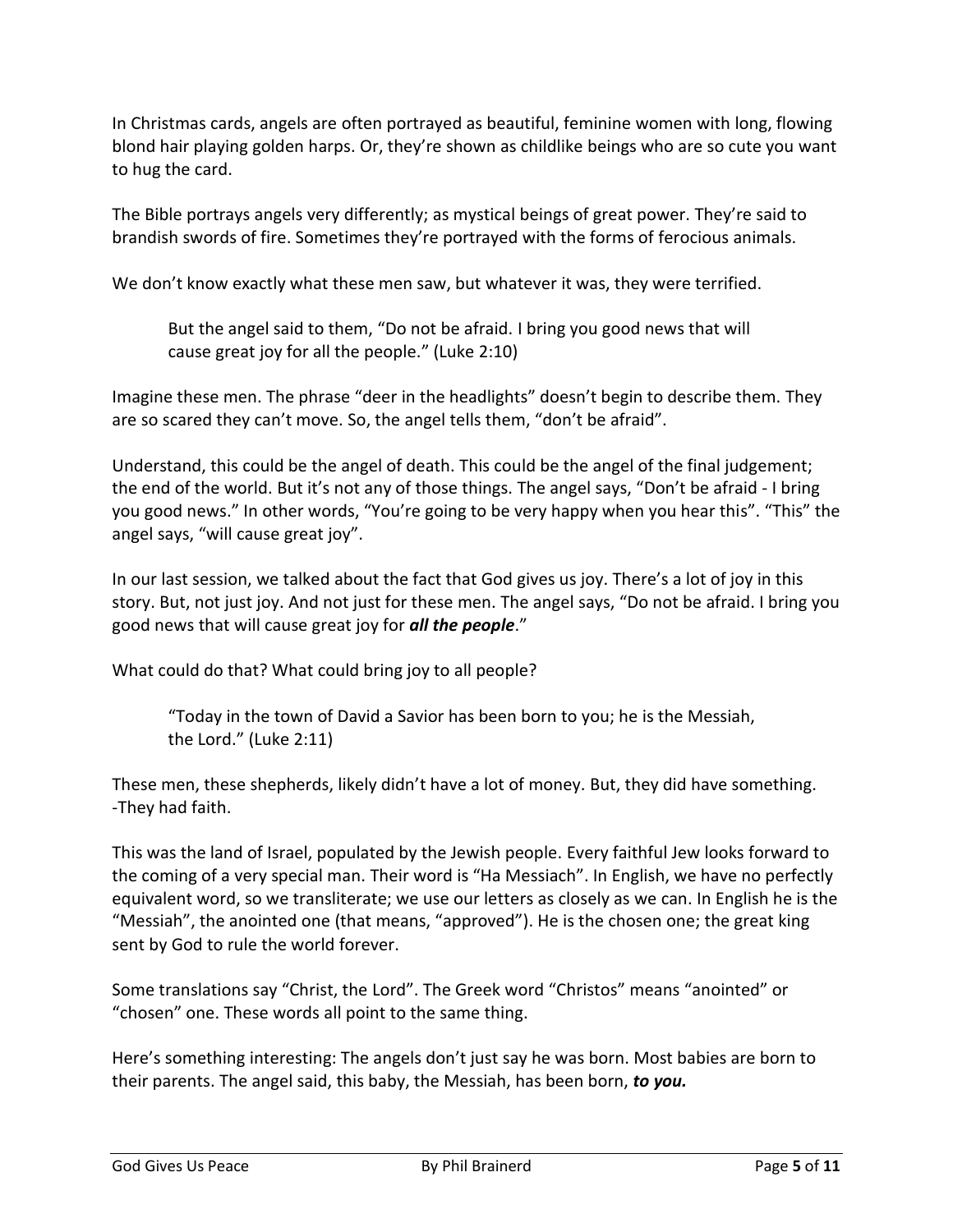"This will be a sign to you: You will find a baby wrapped in cloths and lying in a manger." (Luke 2:12)

In order to understand this, you have to understand something about the Jewish religion, and the Christian faith that came out of the Jewish religion. Those who follow the writings of Moses know that he spoke of a great prophet who would follow him. This was later known as the Messiah that we spoke about.

Moses also warned that there would be false prophets. Following a false prophet is a terrible thing. How could anyone know the difference? Moses told people how. When a true prophet came, there would be signs. A sign involves a prediction. A prediction of an event is made, and the prediction comes true.

The shepherds didn't ask for a sign, but the angel offered one anyway. This sign would have two purposes. First, in order to have authority, it had to be something unusual. There's no point in s sign if it's common. If I say, "It's going to get dark tonight, and then light will come in the morning", that's not a sign. That's common. Second, there would likely be multiple children in any town, so the shepherds would need to know which one was this special child.

So, the angel gave a sign that met both criteria. First, the sign gave the location of the child. The shepherds were not to look in a palace. That would make sense for a king. They were not to look in the great Temple of Jerusalem. That would make sense for a prophet.

They were to go to Bethlehem, a small town nearby, and look for a child in a manger.



What's a manger?

A manger is a feeding trough – a place to hold food for farm animals. *Now, that's different.* You don't normally find babies in feeding troughs. Even the poorest of parents try to find a nice place for their babies to sleep.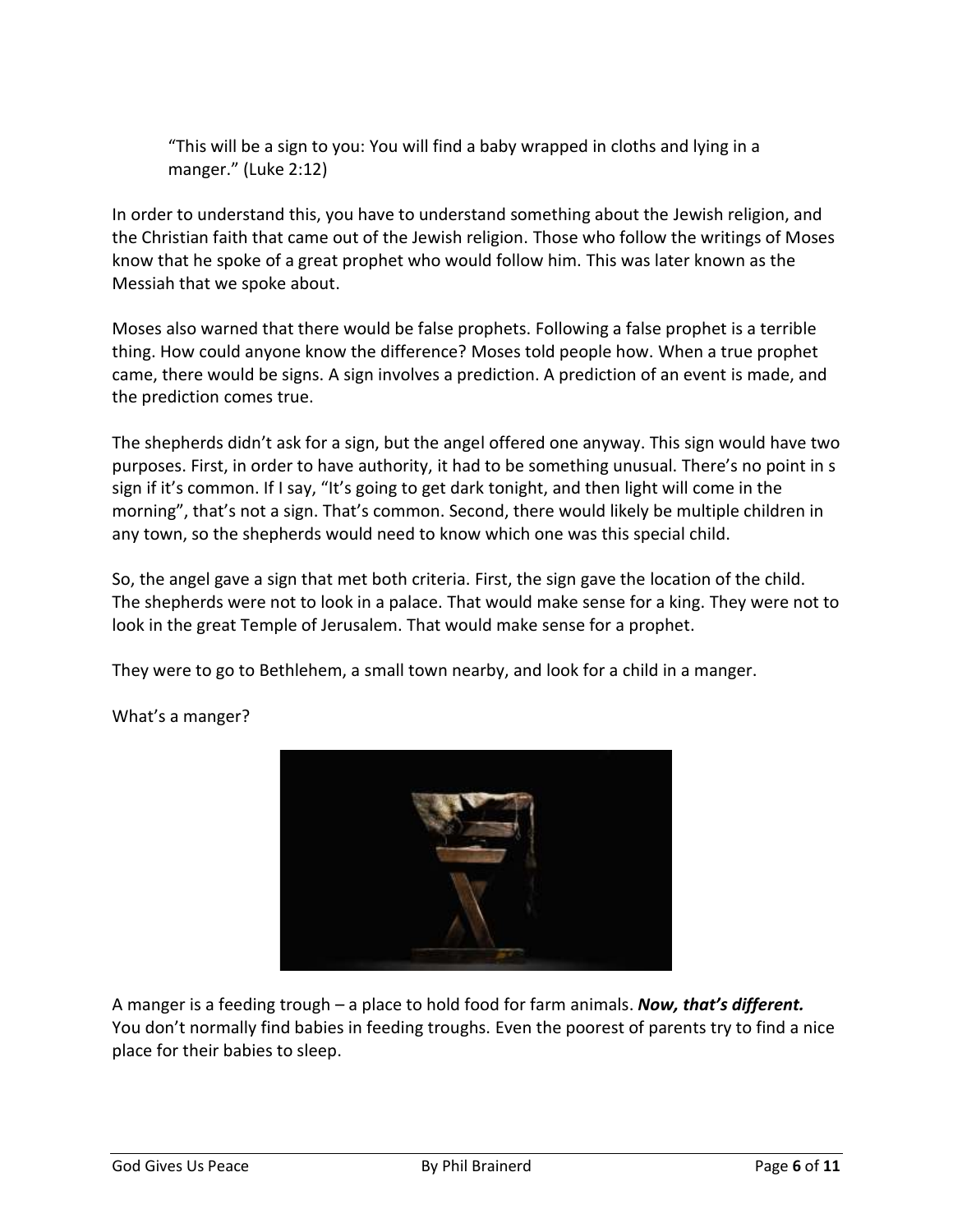Here's where western art lets us down. Many European paintings portray the baby Jesus as having a glow. That's not what the angel said. It didn't say, "Look for the radioactive baby". It said, "Look for what looks to be a normal child, dressed the same way all babies are dress – But, look for it in a very unusual place".

So, when the shepherds went to look for this special child, they would know with great certainty that they found it. And they would know that this Messiah, this great king, wasn't born just for its parents. It certainly wasn't born only for the powerful and privileged. It was born for them. It would bring great joy to all people.

As if this wasn't enough; as if these shepherds hadn't seen enough special things that no one else had ever seen.

Suddenly a great company of the heavenly host appeared with the angel, praising God and saying, "Glory to God in the highest heaven, and on earth peace to those on whom his favor rests." (Luke 2:13-14)

So, the shepherds didn't just see one angel. The sign of a baby in a manger was significant. But alone, perhaps it wouldn't signal the coming of such an incredible person. This was more than an event. This was the coming of a new age; a new chapter in the story of mankind. The whole story would take pages and chapters and books to describe. It would summarize all the things God had spoken to mankind in the past. In the future, it would take what was later called the New Testament to give the human race the information they needed to enter this new age.

But here are the first words of this new age: "…on earth peace to those on whom his favor rests."

The shepherds were likely in no shape to think about what they heard. They just ran to find the child. And find him they did, just as they were told. From there they ran around telling everyone.

Let's think about what they were told. "On earth, peace to those on home his (God's) favor rests. Some translations of this read: "…on earth peace among those with whom he is pleased (ESV)"

## **Peace**

That statement has two parts. First, peace. The concept of peace occurs in many languages. I would be tempted to say all languages, but I'm not an expert in all languages. Knowing the human condition, I'm guessing that all languages have a concept of peace. "Peace" is a word that can have many meanings. On one level, peace can mean "freedom from conflict". Usually though, there's something more that comes with the word. A word that has this similar quality is "healthy".To say "you're healthy" can mean you're not sick. But more often, we think of healthy as something more. Healthy means that someone is full of wellness.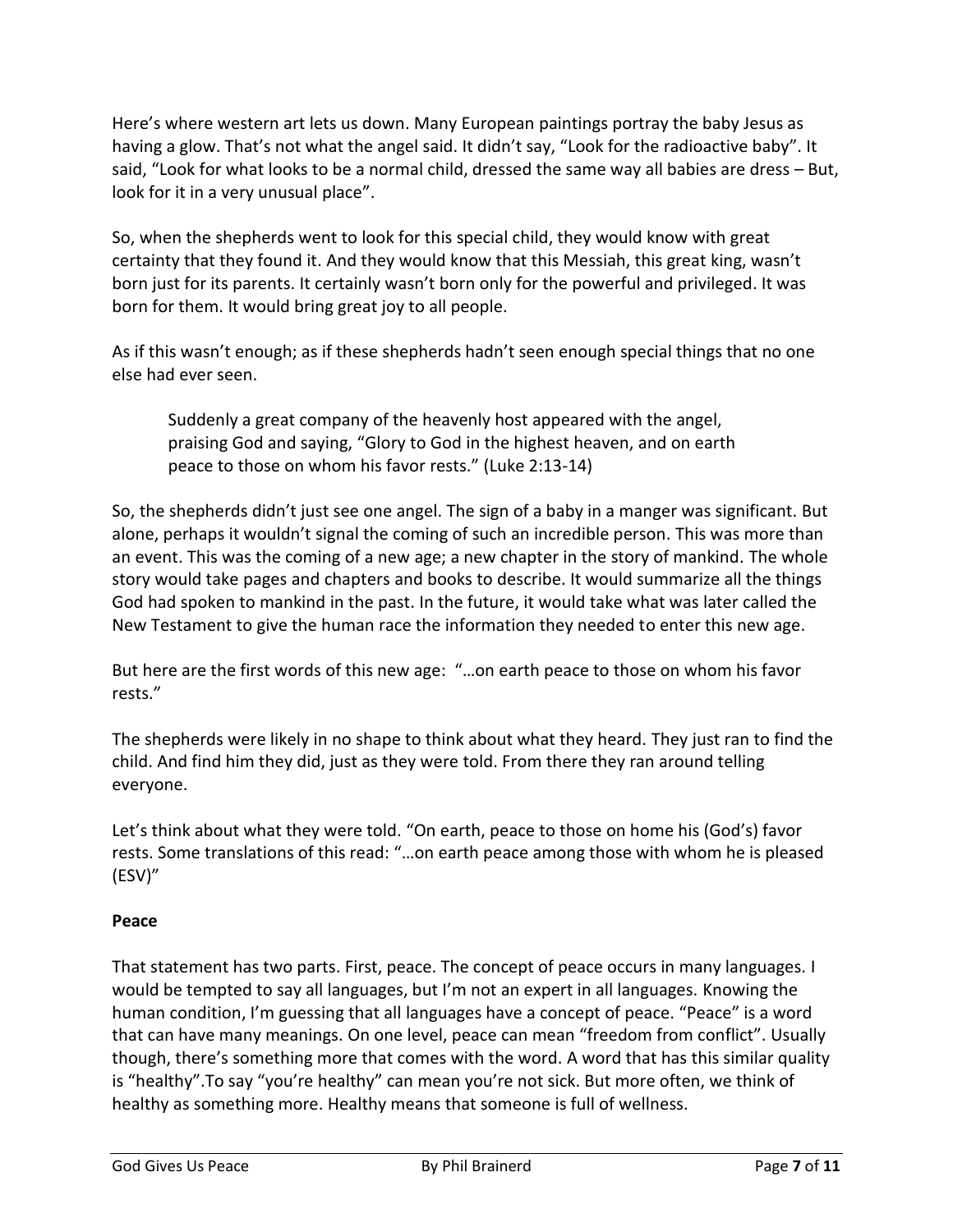With peace, it's the same way. And God certainly offers his followers that kind of peace.

And the peace of God, which transcends all understanding, will guard your hearts and your minds in Christ Jesus. (Philippians 4:7)

God offers wonderful personal peace to those who follow him. But, as wonderful as that is, there's something even greater going on here. Let's look at the beings announced all of this.

"Suddenly a great company of the heavenly host appeared with the angel…" (Luke 2:13)

Do you know what a "host" is? We often think of a host as someone who has a party and invites people over. Here, the word means something very different. "Host" is a word that can also mean "army", or even "armies". The shepherds looked up into the skies and saw armies of angels.

Why did God have to introduce this new era, this new stage in the history with an army? We started our talk today with the story of my Grandfather. He was a man who was one day a peaceful man who managed paper. The next day, his life changed. His life changed because hostilities had just broken out. He found that he was living in a world at war. In his world, people fought with each other. The soldiers of nations battled against the soldiers of other nations.

In our world, something different has happened. My friends, we live in a world at war. You might say, "but I don't see any war. I don't see armies or explosions." *That's because our war isn't an earthly war.*

If the shepherds attended synagogue on the Sabbath, they might have heard their rabbi read the following words:

> Why do the nations conspire and the peoples plot in vain? The kings of the earth rise up and the rulers band together against the Lord and against his anointed, saying, "Let us break their chains and throw off their shackles." (Psalm 2:1-3)

According to the Scriptures, the whole world is in a rebellion. We battle against our Creator. God should be the rightful king of the earth. But the world doesn't want him to be king. They want to live in a world without of God.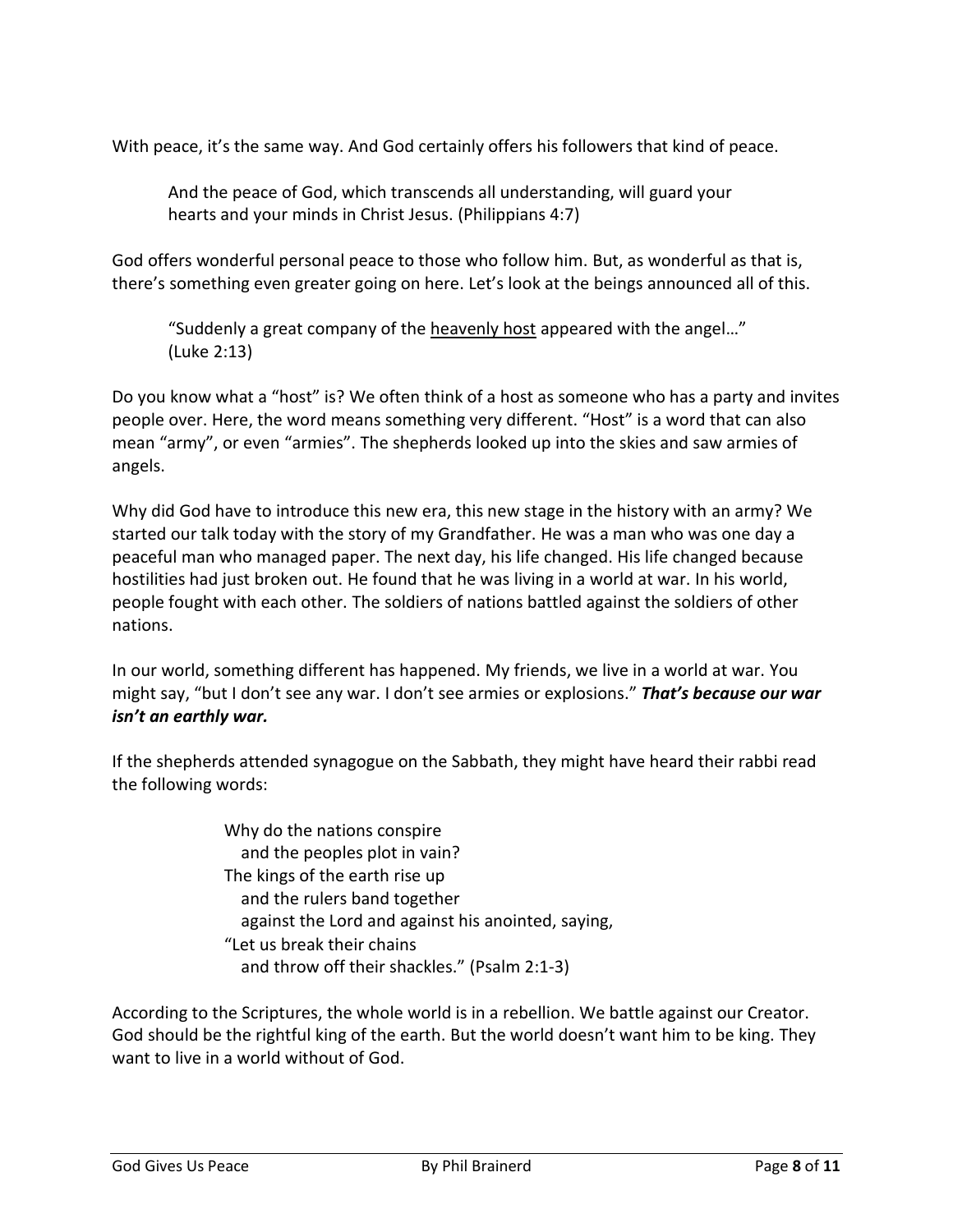When did this start? It started way back in the garden of Eden. God offered the first humans a perfect world. But they rejected everything he offered them. They didn't realize it, but when they did that, they started a war. Their actions caused things to break. Things that used to work for the benefit of mankind would now fight us.

"Cursed is the ground because of you; through painful toil you will eat food from it all the days of your life. It will produce thorns and thistles for you… (Genesis 3:17(b)- 18(a))

So, nature fights against us. After centuries of hard work, we have learned to beat back the thorns and thistles, the weeds and the insects. But, it's hard work. And the thorns and thistles grow into earthquakes and hurricanes and tornadoes. When we see those coming, we can only run.

And worse, we battle against our own bodies.

By the sweat of your brow you will eat your food until you return to the ground, since from it you were taken; for dust you are and to dust you will return." (Genesis 3:19)

Someday, we will all die. We are at war with our bodies. As we age, one by one, parts of our bodies start to malfunction causing pain, debilitation, and eventually a full stoppage of our bodily functions. No one survives.

We're also in conflict with all of our fellow humans. It might be the bully in elementary school. It might be the thief that breaks in during the night. It might be the bombs of a terrorist. It might be time times that our whole planet enters into world-wide conflict.

# *All of these conflicts, whether the war with nature, the war with our bodies, or the wars among nations, started with war against God.*

What is the solution? The solution that God offers was to send the armies of angels that could very well be commanded to wipe us all off the face of the earth. But instead of doing that, those armies announced an offer of peace. Those armies escorted a small child into the world. A child who was more than just one more child.

He was the Jesus, the Messiah, the great king. He was not a king who came to demand the benefits of royalty. Instead, he came to serve others. He didn't come to make war. He came as an ambassador or peace. He didn't come to kill. He came to heal. He didn't come to hate. He came to love.

The work and life of Jesus is described in numerous ways in the Scripture. Here is one very pertinent description from the Apostle Paul: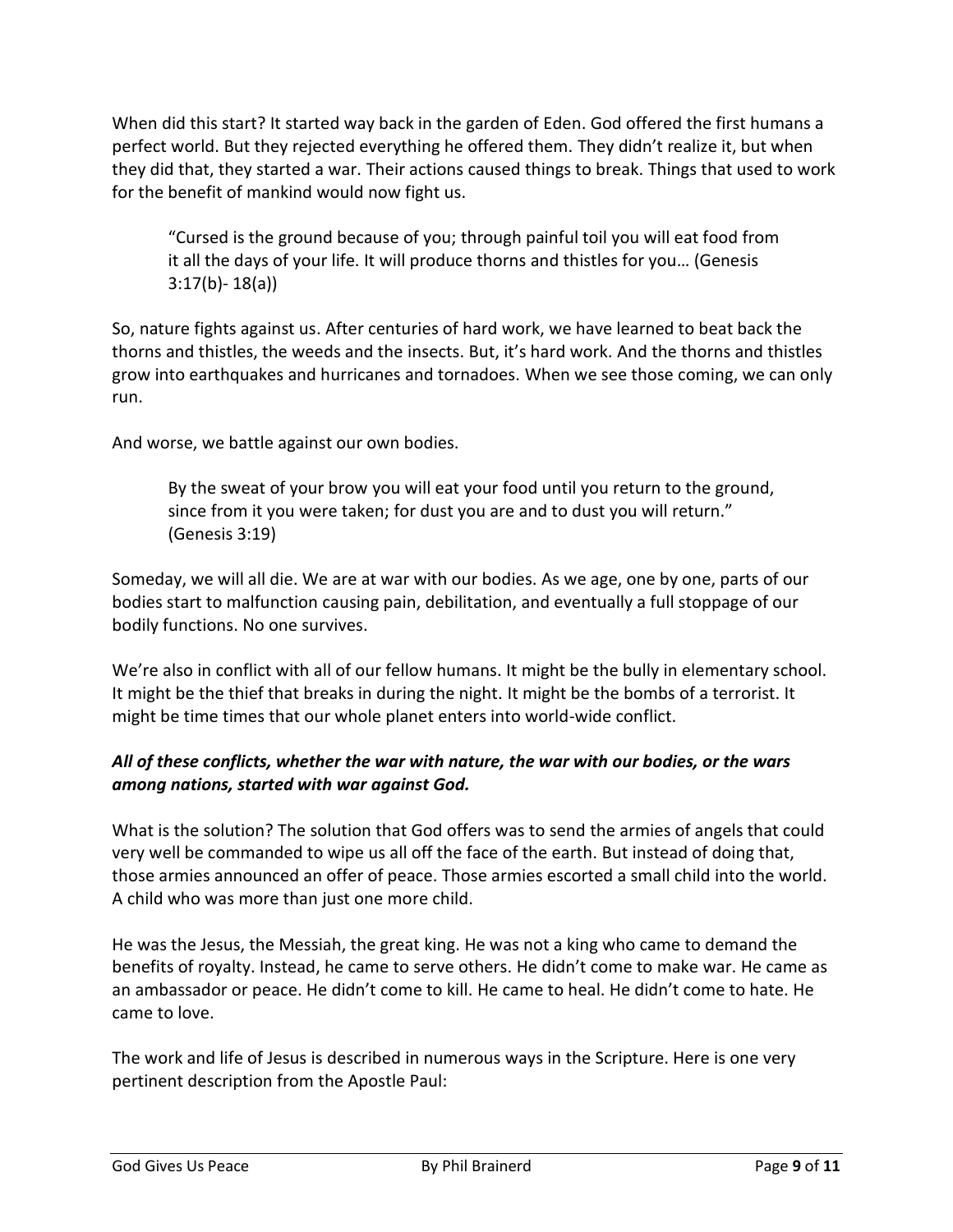For God was pleased to have all his fullness dwell in him, and through him to reconcile to himself all things, whether things on earth or things in heaven, by making peace through his blood, shed on the cross. (Colossians 1:19-20)

### **"…to those on whom his favor rests".**

I mentioned earlier that there were two parts to the announcement of the angels. We've just talked about peace. Then there's the phrase "to those on whom his favor rests". What does that mean? To answer that, we have to go all the way back to the creation of the world. God created this world for us, for the human race. *He did that because he loved us.* We answered his love and generosity by starting a rebellion. We started a war, and we're made a real mess of things.

But with all the damage we've done God still loves us dearly. That's why he offers us peace. Jesus offers to take all the penalties that we deserve for our bad choices, our bad behavior, our sin. He offers to take away our sins by carrying them on the cross. If we accept that offer, we can have peace with God.

But, you must choose. Friends, God will not force peace upon you. If he did that, the peace would be worthless. It would be the peace of a conqueror forcing non-compliant enemies to their knees for all eternity. That's what the Romans tried to do at the time of Christ. They wanted to introduce a "Pax Romanus" into the world. This was a peace achieved by the power of conquering armies forcing the whole world to comply. Because it's a human idea, it failed.

That's not the kind of peace anyone wants. It's certainly not what God wants for you.

And so, there is a warning here. We talk about Advent season. During this time, we celebrate the first advent, the first coming, of Jesus Christ – his birth. A day will come when Jesus will have a second advent, a second coming. The Apostle John wrote about it in the book of Revelation. When that day comes, Jesus will return not with an offer of peace, but a sword. Those who have chosen to accept his offer of peace will be rescued and ushered into an eternal world. A world reborn to be everything that it was created to be. A world of eternal peace with God.

Those who choose to remain in the rebellion, those who choose to keep fighting against God, will face the armies of the great king. We don't want our friends, the people we love and care about, to face that fate.

Let's pull this all together